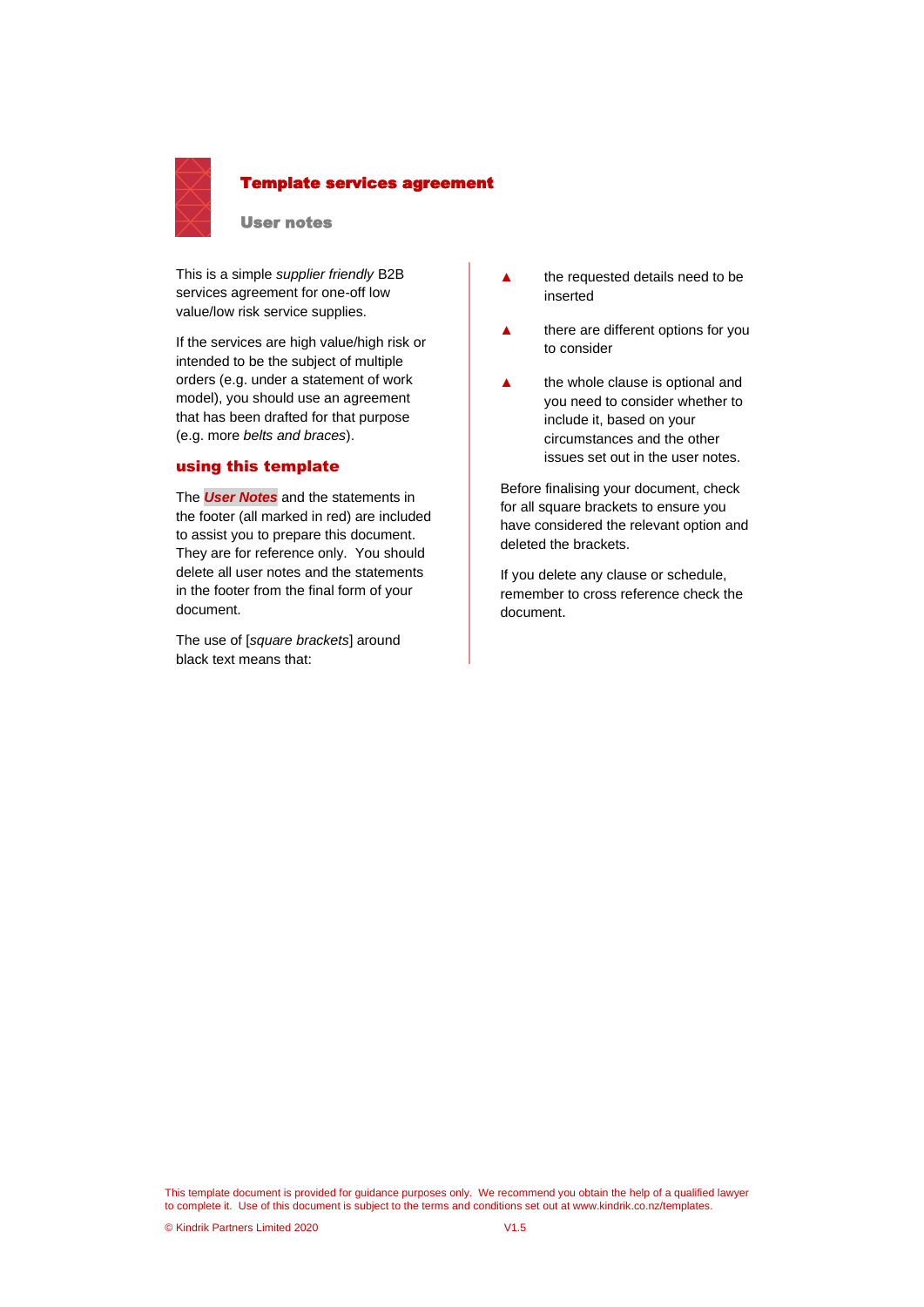# SERVICES AGREEMENT

# **DATE**

# **PARTIES**

- 1 **[***INSERT FULL LEGAL NAME***]**[, *company number [insert company number]*] (**Supplier**)
- 2 **[***INSERT FULL LEGAL NAME***]**[, *company number [insert company number]*] (**Client**)

# **SECTION A: AGREEMENT AND KEY DETAILS**

# **AGREEMENT**

The Supplier agrees to provide, and the Client agrees to buy, Services on the terms of the Agreement. The Agreement comprises:

- ▲ Section A (Agreement and Key Details), including this cover page and the signature clauses; and
- ▲ Section B (General Terms).

**KEY DETAILS [***User note: This section should include all of the "job specific" details relating to the services to be provided in sufficient detail to provide certainty to both parties.***]**

| <b>Item</b>                           | <b>Detail</b>                                                                                                                                                                                                                                                                           |
|---------------------------------------|-----------------------------------------------------------------------------------------------------------------------------------------------------------------------------------------------------------------------------------------------------------------------------------------|
| Start date of the<br><b>Agreement</b> | [On the date both parties sign it/[Insert date]]. [User note: The start date is<br>often the date of the Agreement. However, in some cases the parties<br>may wish to have the Agreement take effect from a future date).]                                                              |
| End date of the<br>Agreement          | The later of <i>[insert date]</i> or the date of delivery of all of the Services. <b>[User</b><br>note: While the Agreement will end on the date set out here, the<br>Agreement provides for certain clauses to continue after expiry or<br>termination (e.g. confidentiality and IP).] |
| <b>Services</b>                       | [Insert description]. [User note: To avoid any dispute as to what is<br>supposed to be provided, this section should set out in detail the<br>services to be provided and any deliverable forming part of the<br>services.]                                                             |
| <b>Requirements</b>                   | [Insert any requirement relating to the Services not covered by the general<br>description above or in the General Terms.]                                                                                                                                                              |
| Fees                                  | NZD[Insert the Fees for the Services.] [User note: The fees chargeable<br>for the services should be set out in this section, including any cap.                                                                                                                                        |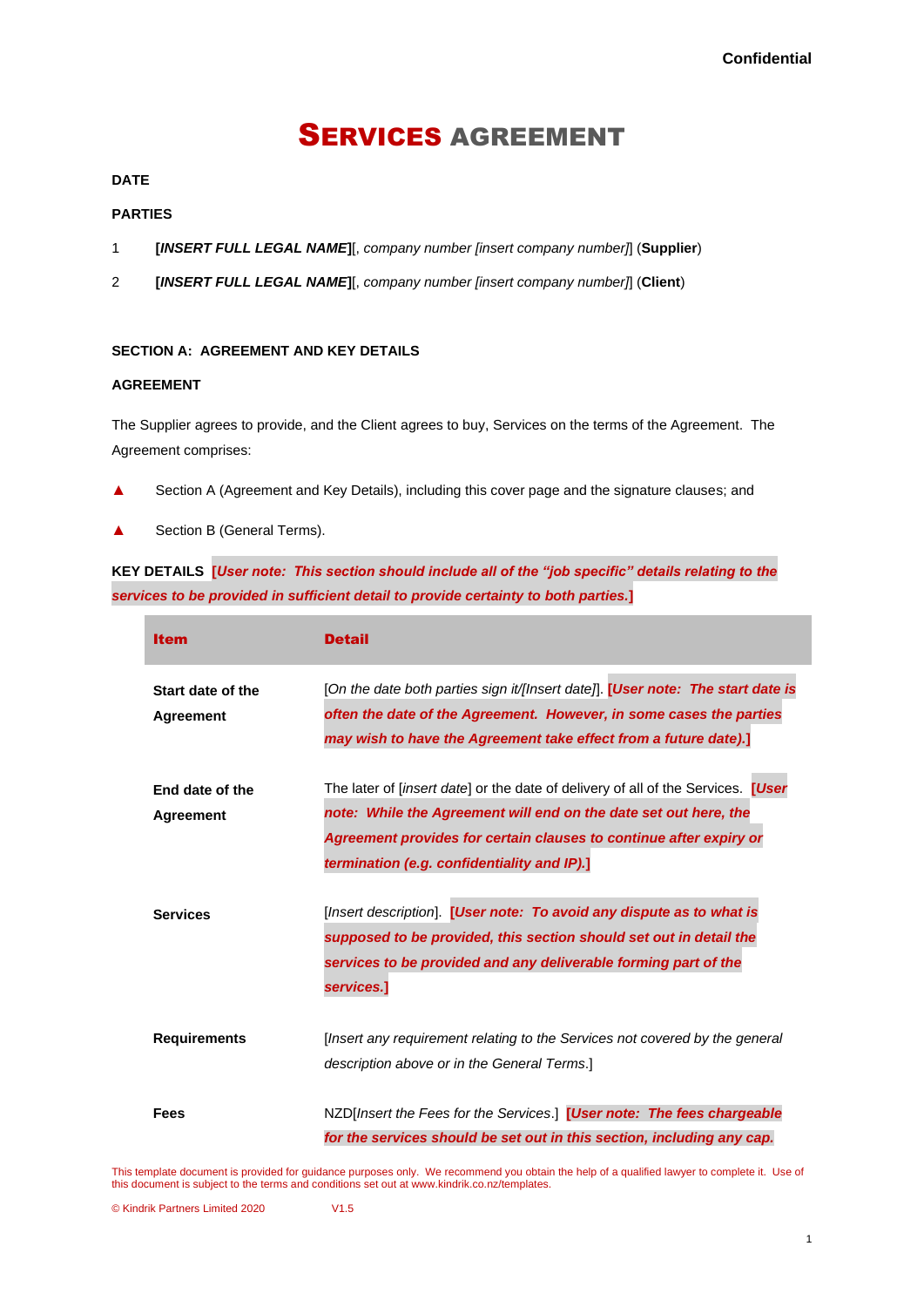*E.g. if the work is T&M, the T&M rates should be included, along with any cap. If the work is fixed price, is this to be paid in one lump sum, in milestones or on a monthly basis? This should be set out here.***]**

**Invoice dates** [*Insert milestones/NA*.] **[***User note: The default position in the Agreement is that where no invoice dates are set out in this section, the Supplier will invoice monthly in arrears.***]**

| SIGNED [User note: Assumes two companies are entering into the Agreement. Different signature |  |
|-----------------------------------------------------------------------------------------------|--|
| clauses may be required for other persons.]                                                   |  |

) )

) )

**SIGNED** for and on behalf of **[***INSERT FULL LEGAL NAME***]** by:

Authorised signatory

Print full name

**SIGNED** for and on behalf of **[***INSERT FULL LEGAL NAME***]** by:

Authorised signatory

Print full name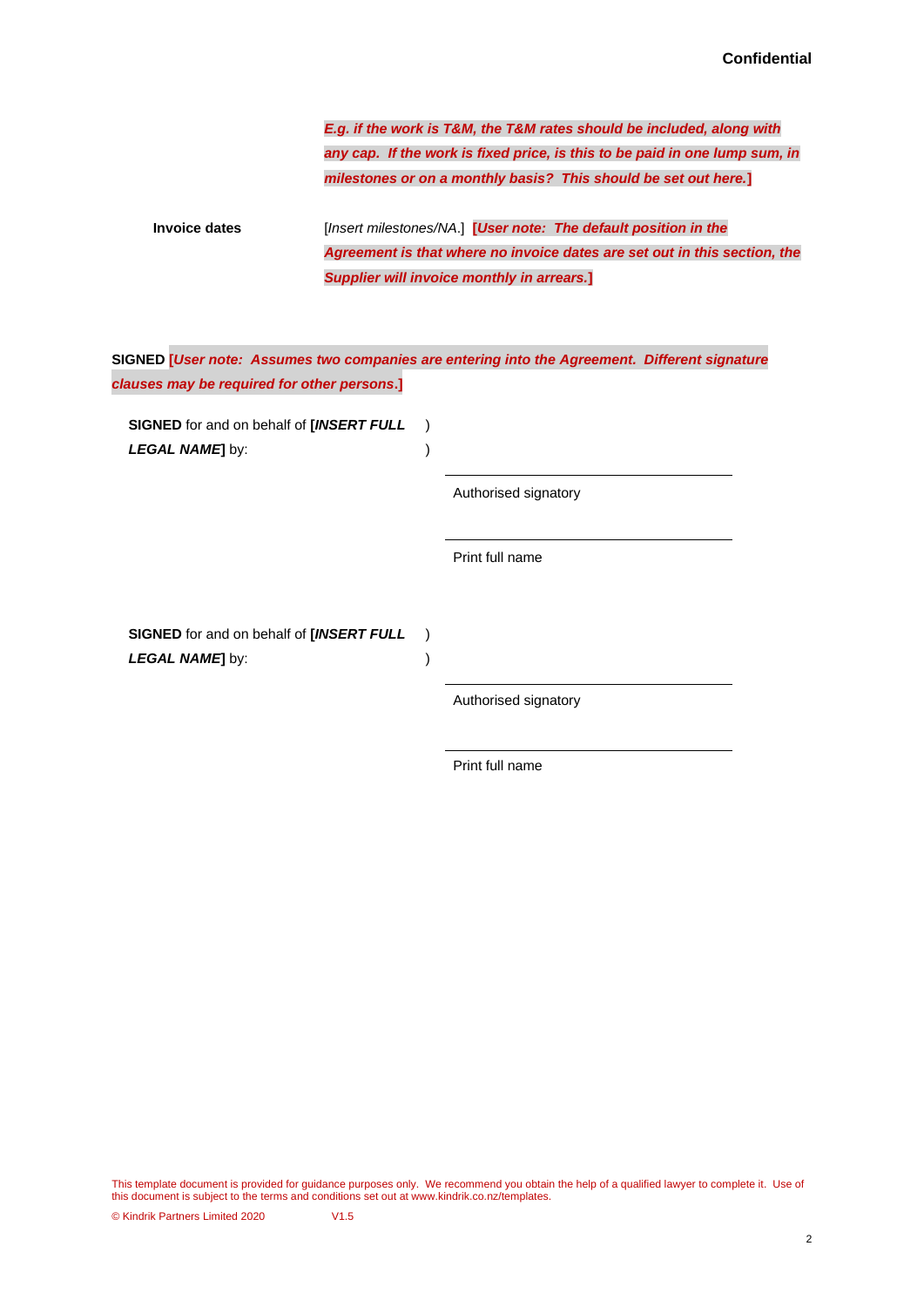# **SECTION B: GENERAL TERMS**

# 1 INTERPRETATION

1.1 **Definitions:** In the Agreement, the following terms have the stated meaning:

> *Agreement:* Section A (Agreement and Key Details, including the cover page and signature clauses) and Section B (General Terms).

*Confidential Information:* the terms and conditions of the Agreement and any information that is not public knowledge and which is obtained from the other party in the course of, or in connection with, the Agreement. The Supplier's Confidential Information includes Intellectual Property owned by the Supplier.

*Fees:* the fees set out in the Key Details.

*Force Majeure:* an event that is beyond the reasonable control of a party, excluding an event to the extent that it could have been avoided by a party taking reasonable steps or reasonable care.

*Intellectual Property Rights*: includes copyright and all rights existing anywhere in the world conferred under statute, common law or equity relating to inventions (including patents), registered or unregistered trade marks and designs, circuit layouts, data and databases, confidential information, know-how, and all other rights resulting from intellectual activity. *Intellectual Property* has a consistent meaning.

*Key Details*:the agreement specific details set out in Section A of the Agreement.

*Services*: the services set out in the Key Details.

- 1.2 **Interpretation:** In the Agreement:
	- a clause and other headings are for ease of reference only and do not affect the interpretation of the Agreement;
	- b words in the singular include the plural and vice versa; and
	- c a reference to:
		- i a **party** to the Agreement includes that party's permitted assigns; and
		- ii **including** and similar words do not imply any limit.

# 2 OBLIGATIONS

- 2.1 **General:** In addition to the other obligations of the Agreement:
	- a the Supplier must provide the Services:
		- i in accordance with the Agreement, including any requirement set out in the Key Details, and all applicable laws;
- ii exercising reasonable care, skill and diligence; and
- iii using suitably skilled, experienced and qualified staff; and
- b the Client must promptly make decisions (including approvals) and provide the Supplier with all information reasonably required to provide the Services.

#### 3 WARRANTIES

- <span id="page-3-1"></span>3.1 **General:** The Supplier warrants that the Services will, at the time they are provided, materially conform to any requirement set out in the Key Details.
- <span id="page-3-0"></span>3.2 **Breach of warranty:** If the Services do not meet a warranty, at the Client's request and at the Supplier's cost, the Supplier must reperform the Services so that they meet or satisfy that warranty. The Supplier's obligation under this claus[e 3.2](#page-3-0) is the Client's sole remedy against the Supplier for breach of warranty.

#### <span id="page-3-2"></span>3.3 **Exclusions:**

- a To the maximum extent permitted by law, the Supplier's warranties are limited to those stated in claus[e 3.1.](#page-3-1) Any implied condition or warranty (including any warranty under Part 3 of the New Zealand Contract and Commercial Law Act 2017) is excluded.
- b The Client agrees and represents that it is acquiring the Services for the purposes of trade. The parties agree that:
	- i to the maximum extent permissible by law, the New Zealand Consumer Guarantees Act 1993 does not apply to the supply of the Services or the Agreement; and
	- ii it is fair and reasonable that the parties are bound by the Agreement, including this claus[e 3.3.](#page-3-2)

- 4 INTELLECTUAL PROPERTY **[***User note: Assumes the Client will own newly created IP if any, unless that IP incorporates existing IP or independently developed IP. This is the standard position taken by Clients. If the Supplier is to own any IP created under the Agreement, this clause will need to be modified***.]**
- <span id="page-3-3"></span>4.1 **Retained Intellectual Property:** The following Intellectual Property (including any modification, enhancement or derivative work of that Intellectual Property) remains the property of the current owner, regardless of its use in the Services:
	- a Intellectual Property that existed prior to the date of the Agreement; and
	- b Intellectual Property that was developed independently of the Agreement.
- This template document is provided for guidance purposes only. We recommend you obtain the help of a qualified lawyer to complete it. Use of this document is subject to the terms and conditions set out at www.kindrik.co.nz/templates.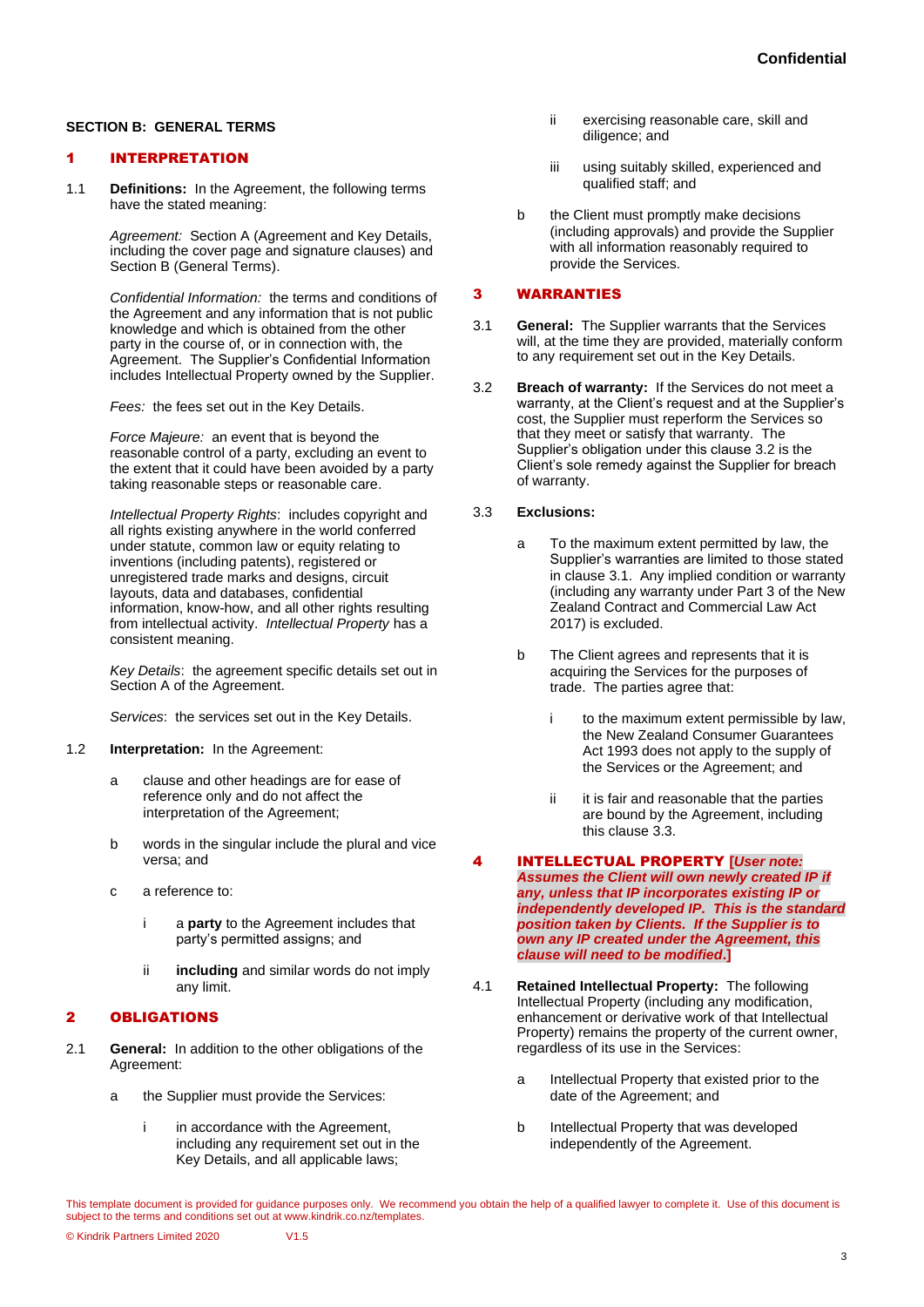<span id="page-4-0"></span>4.2 **Know-how:** To the extent not owned by the Supplier, the Client grants the Supplier a royalty-free, transferable, irrevocable and perpetual licence to use for the Supplier's own business purposes any knowhow, techniques, ideas, methodologies, and similar Intellectual Property used by the Supplier in the provision of the Services.

#### <span id="page-4-1"></span>4.3 **Ownership going forward:**

- a Subject to clauses [4.1](#page-3-3) an[d 4.2,](#page-4-0) all new Intellectual Property created or developed by the Supplier in providing the Services, is owned by the Client on payment in full of all of the Fees relating to those Services.
- b If new Intellectual Property described in clause [4.3a](#page-4-1) incorporates Supplier Intellectual Property or any third party material, the Supplier grants or must obtain for the Client an irrevocable, perpetual, non-transferable and fully paid licence to use that Intellectual Property or third party material within New Zealand for the Client's internal business purposes.

# 5 FEES

5.1 **Fees:** The Client must pay the Fees to the Supplier for providing the Services.

# 5.2 **Invoicing:**

- a The Supplier must provide the Client with valid GST tax invoices on the dates set out in the Key Details, or if there are none, monthly for Services undertaken in the previous month.
- b The Fees exclude GST, which the Client must pay on taxable supplies under the Agreement.
- c The Client must pay the Supplier's invoice:
	- i by the  $20<sup>th</sup>$  of the month following the date of invoice; and
	- ii electronically in cleared funds without any set off or deduction.
- 5.3 **Overdue amounts:** The Supplier may charge interest on overdue amounts. Interest will be calculated from the due date to the date of payment (both inclusive) at an annual percentage rate equal to the corporate overdraft reference rate (monthly charging cycle) applied by the Supplier's primary trading bank as at the due date (or if the Supplier's primary trading bank ceases to quote such a rate, then the rate which in the opinion of the bank is equivalent to that rate in respect of similar overdraft accommodation expressed as a percentage) plus 2% per annum.

# <span id="page-4-3"></span>6 CONFIDENTIALITY

- <span id="page-4-2"></span>6.1 **Security:** Each party agrees that, unless it has the prior written consent of the other party, it will:
	- a keep confidential at all times the Confidential Information of the other party; and
- b ensure that any personnel or professional advisor to whom a party discloses the other party's Confidential Information is aware of, and complies with, this claus[e 6.1.](#page-4-2)
- 6.2 **Disclosure required:** The obligations of confidentiality in clause [6.1](#page-4-2) do not apply to any disclosure:
	- a for the purpose of performing the Agreement or exercising a party's rights under the Agreement;
	- b required by law (including under the rules of any stock exchange);
	- c of Confidential Information which:
		- i is publicly available through no fault of the recipient of the Confidential Information or its personnel; or
		- ii was rightfully received from a third party without restriction and without breach of any obligation of confidentiality; or
	- d by the Supplier if required as part of a *bona fide* sale of its business (assets or shares, whether in whole or in part) to a third party, provided that the Supplier enters into a confidentiality agreement with the third party on terms no less restrictive than this claus[e 6.](#page-4-3)
- 6.3 **Return of information:** Except to the extent that a party has ongoing rights to use Confidential Information, a party must, at the request of the other party following the expiry or termination of the Agreement, promptly return to the other party or destroy all Confidential Information of the other party in the recipient party's possession or control.

# <span id="page-4-8"></span>7 LIABILITY

- <span id="page-4-4"></span>7.1 **Maximum liability:** The maximum aggregate liability of the Supplier under or in connection with the Agreement, whether in contract, tort (including negligence), breach of statutory duty or otherwise, must not exceed the Fees paid and/or payable by the Client under the Agreement for Services properly provided in accordance with the Agreement.
- <span id="page-4-5"></span>7.2 **Unrecoverable loss:** Except for the Client's liability to pay the Fees, neither party is liable to the other under or in connection with the Agreement for any loss of profit, data, savings, business, revenue, and/or goodwill, or any indirect, consequential, incidental or special loss or damage of any kind.

# 7.3 **Unlimited liability:**

- <span id="page-4-7"></span><span id="page-4-6"></span>a Clauses [7.1](#page-4-4) and [7.2](#page-4-5) do not apply to limit the Supplier's liability for:
	- i personal injury or death;
	- ii fraud or wilful misconduct; or
	- iii breach of clause [6.](#page-4-3)

This template document is provided for guidance purposes only. We recommend you obtain the help of a qualified lawyer to complete it. Use of this document is subject to the terms and conditions set out at www.kindrik.co.nz/templates.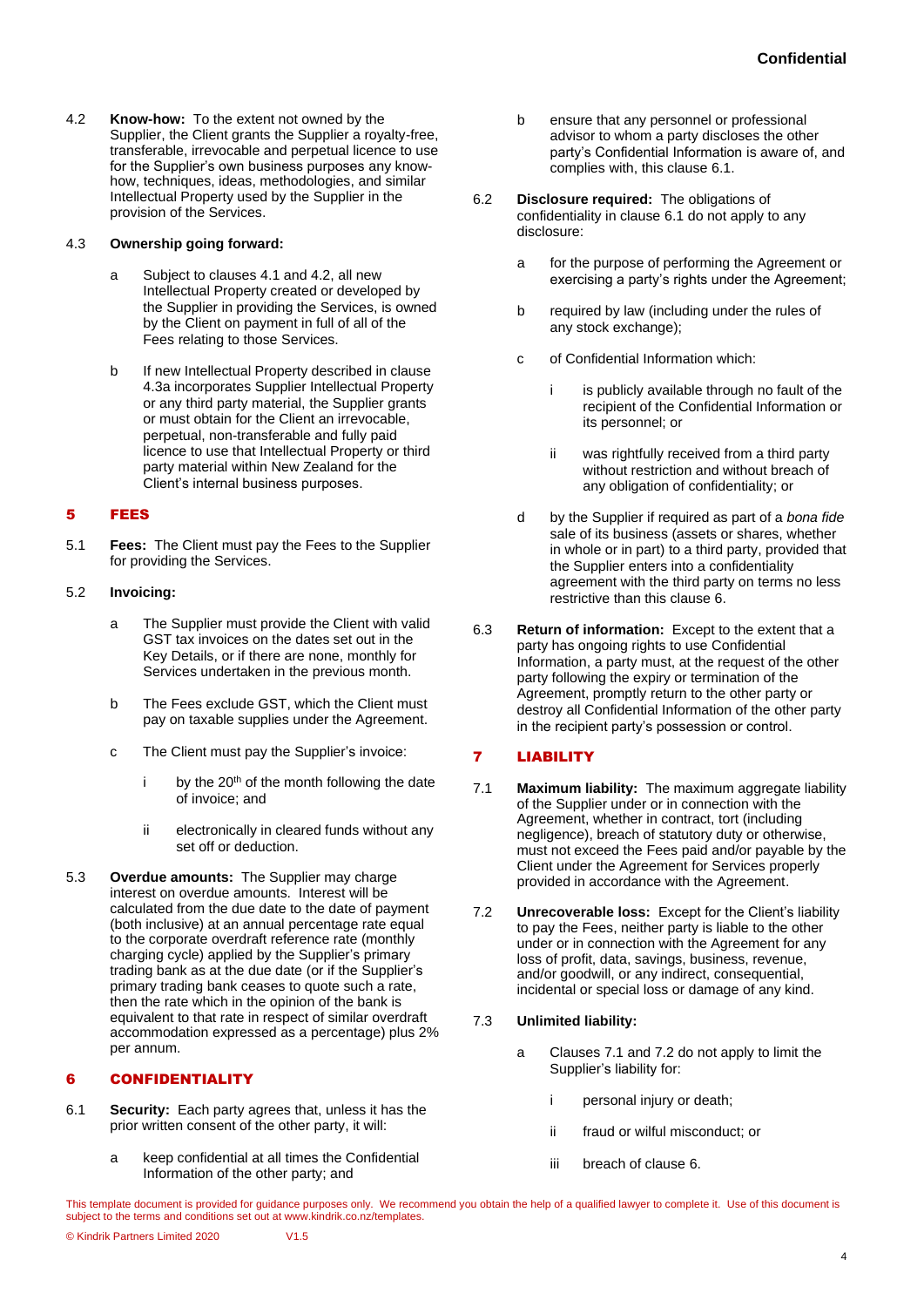- b Claus[e 7.2](#page-4-5) does not apply to limit the Client's liability for those matters stated in clauses [7.3ai](#page-4-6) to [7.3aiii.](#page-4-7)
- 7.4 **No liability for the other's failure:** Neither party will be responsible, liable, or held to be in breach of the Agreement for any failure to perform its obligations under the Agreement or otherwise, to the extent the failure is directly caused by the other party failing to comply with its obligations under the Agreement, or by the negligence or misconduct of the other party or its personnel.
- 7.5 **Mitigation:** Each party must take reasonable steps to mitigate any loss or damage, cost or expense it may suffer or incur arising out of anything done or not done by the other party under or in connection with the Agreement.

# <span id="page-5-0"></span>8 TERM AND TERMINATION

- 8.1 **Duration:** Unless terminated under this claus[e 8,](#page-5-0) the Agreement starts and ends on the dates set out in the Key Details.
- 8.2 [*No fault termination: Either party may terminate the Agreement on no less than one month's prior notice to the other party.*] **[***User note: Include this clause 8.2 where it would be useful to terminate the agreement at will. If this clause is retained, the following clause should be titled "Other termination rights"***.]**
- 8.3 **[***Other t***][***T***]ermination rights:** Either party may, by notice to the other party, immediately terminate the Agreement if the other party:
	- a breaches any material provision of the Agreement and the breach is not:
		- i remedied within 10 days of the receipt of the notice from the first party requiring it to remedy the breach; or
		- ii capable of being remedied;
	- b has an administrator, receiver, liquidator, statutory manager, mortgagee's or chargee's agent appointed, becomes subject to any form of external administration, or ceases to continue business for any reason; or
	- c is unable to perform a material obligation under the Agreement for 30 days or more due to Force Majeure.

#### 8.4 **Consequences of expiry or termination:**

- a Expiry or termination of the Agreement does not affect each party's rights and obligations accrued before the expiry or termination date.
- b The Client must pay for Services provided before the expiry or termination date.
- 8.5 **Obligations continuing:** Clauses which, by their nature are intended to survive expiry or termination, including clauses [6,](#page-4-3) [7](#page-4-8) and [8,](#page-5-0) continue in force.

#### <span id="page-5-1"></span>9 DISPUTES

- 9.1 **Good faith negotiations:** Before taking any court action, a party must use best efforts to resolve any dispute under, or in connection with, the Agreement through good faith negotiations.
- 9.2 **Obligations continue:** Each party must, to the extent possible, continue to perform its obligations under the Agreement even if there is a dispute.
- 9.3 **Right to seek relief:** This claus[e 9](#page-5-1) does not affect either party's right to seek urgent interlocutory and/or injunctive relief.

#### 10 GENERAL PROVISIONS

- 10.1 **Force Majeure:** Neither party is liable to the other for any failure to perform its obligations under the Agreement to the extent caused by Force Majeure, provided that the affected party:
	- a immediately notifies the other party and provides full information about the Force Majeure;
	- b uses best endeavours to overcome the Force Majeure; and
	- c continues to perform its obligations as far as practicable.
- 10.2 **Waiver:** To waive a right under the Agreement, that waiver must be in writing and signed by the waiving party*.*
- 10.3 **Independent contractor:** The Supplier is an independent contractor of the Client. No other relationship (e.g. joint venture, agency, trust or partnership) exists under the Agreement.
- 10.4 **Notices:** A notice given by a party under the Agreement must be delivered via email to an email address notified by the other party for this purpose. If the notice is given under clause [8,](#page-5-0) a copy of that email must be immediately delivered (by hand or courier) to the Chief Executive or equivalent officer of the other party at the other party's last known physical address.
- 10.5 **Severability:** Any illegality, unenforceability or invalidity of a provision of the Agreement does not affect the legality, enforceability or validity of the remaining provisions of the Agreement.
- 10.6 **Variation:** Any variation to the Agreement must be in writing and signed by both parties.
- <span id="page-5-2"></span>10.7 **Entire Agreement:** The Agreement sets out everything agreed by the parties relating to the Services and supersedes and cancels anything discussed, exchanged or agreed prior to the Agreement's start. The parties have not relied on any representation, warranty or agreement relating to the subject matter of the Agreement that is not expressly set out in the Agreement, and no such representation, warranty or agreement has any effect from the Agreement's start. Without limiting the previous sentence, the parties agree to contract out
- This template document is provided for guidance purposes only. We recommend you obtain the help of a qualified lawyer to complete it. Use of this document is subject to the terms and conditions set out at www.kindrik.co.nz/templates.